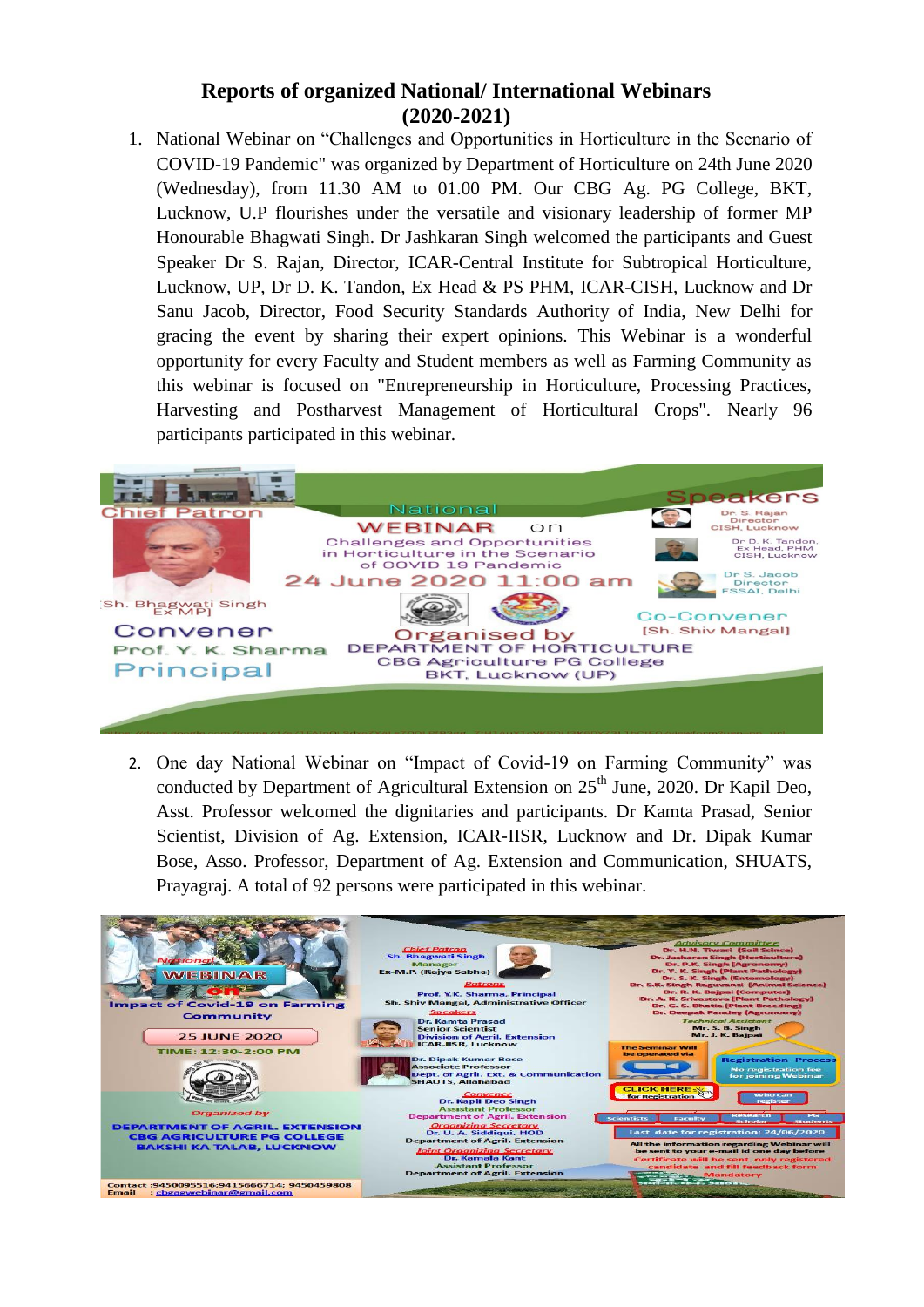3. One day National level webinar on "Management of Soil Health for Human Lives during Covid-19 Pandemic" was organized by Department of Soil Science and Agriculture Chemistry on  $26<sup>th</sup>$  June, 2020. Dr H. N. Tiwari welcomed the participants and Guest Speakers Dr Sanjay Arora, Principal Scientist, ICAR-CSSRI Regional Research Station, Lucknow and Dr. TBS Rajpoot, Adjunct Professor, ICAR-IARI, New Delhi for their interactive lectures. There is a strong link between soil health and human health they highlighted about the techniques and research methodology for soil management. A total of 92 persons were participated in this webinar.

| lational<br><b>WEBINAR</b>                                                                   | <b>Speakers</b>                                                                      |                                                                                    |                                                                                                                            |                        |  |
|----------------------------------------------------------------------------------------------|--------------------------------------------------------------------------------------|------------------------------------------------------------------------------------|----------------------------------------------------------------------------------------------------------------------------|------------------------|--|
| on<br><b>Management of Soil Health for</b><br><b>Human Lives during Covid-19</b><br>Pandemic | <b>Chief Patron</b><br>Sh. Bhagwati Singh<br><b>Manager</b><br>Ex-M.P. (Rajya Sabha) |                                                                                    | <b>Dr. Sanjay Arora</b><br><b>Principal Scientist</b><br><b>ICAR-CSSRI Regional</b><br><b>Research Station.</b><br>Lucknow |                        |  |
| <b>26 JUNE 2020</b><br>TIME: 11:00-12:30 PM                                                  | <b>Convener</b><br>Prof. Y.K. Sharma<br><b>Principal</b><br><b>Co-Convener</b>       |                                                                                    | Dr. T. B. S. Rajpoot<br><b>Adjunct Professor</b><br><b>ICAR-IARI</b><br><b>New Delhi</b><br><b>Who can</b><br>register     |                        |  |
| <b>Organized by</b>                                                                          | <b>Sh. Shiv Mangal</b><br><b>Administrative Officer</b>                              | <b>Scientists</b><br><b>Faculty</b>                                                | <b>Research</b><br><b>Scholar</b>                                                                                          | P G<br><b>Students</b> |  |
| Deptt. of Soil Science & Agri. Chem.                                                         |                                                                                      |                                                                                    | Last date for registration: 25/06/2020                                                                                     |                        |  |
| <b>CBG Agriculture PG College</b><br><b>Bakshi Ka Talab, Lucknow</b>                         | <b>CLICK HERE **</b><br>for Registration                                             | Certificate will be sent only n<br>candidate and fill feedback<br><b>Mandatory</b> |                                                                                                                            |                        |  |
| Contact: 9918258147;9450879621;9580202738<br><b>Email</b><br>: cbgagwebinar@gmail.com        |                                                                                      |                                                                                    |                                                                                                                            |                        |  |

4. National Webinar on "Opportunities for Farmers in COVID-19 Pandemic" was organized by Department of Agronomy on 27th June 2020, from 12.30 PM to 02.00 PM. Dr Swaha Shee Chanda welcomed the participants and Guest Speaker Dr Sanjay Kumar, Principal Scientist, CSIR-Central Institute of Medicinal and Aromatic Plants, Lucknow, UP, Dr C. P. Srivastava, Deputy Director, Dept. of Agriculture, Govt. of UP, Lucknow for gracing the event by sharing their expert opinions. This Webinar is a wonderful opportunity for every Faculty and Student members as well as Farming Community as this webinar is focused on "Entrepreneurship in Agriculture, Postharvest handling, Harvesting and Agro Techniques for Aromatic Crops". Nearly 92 participants participated in this webinar.